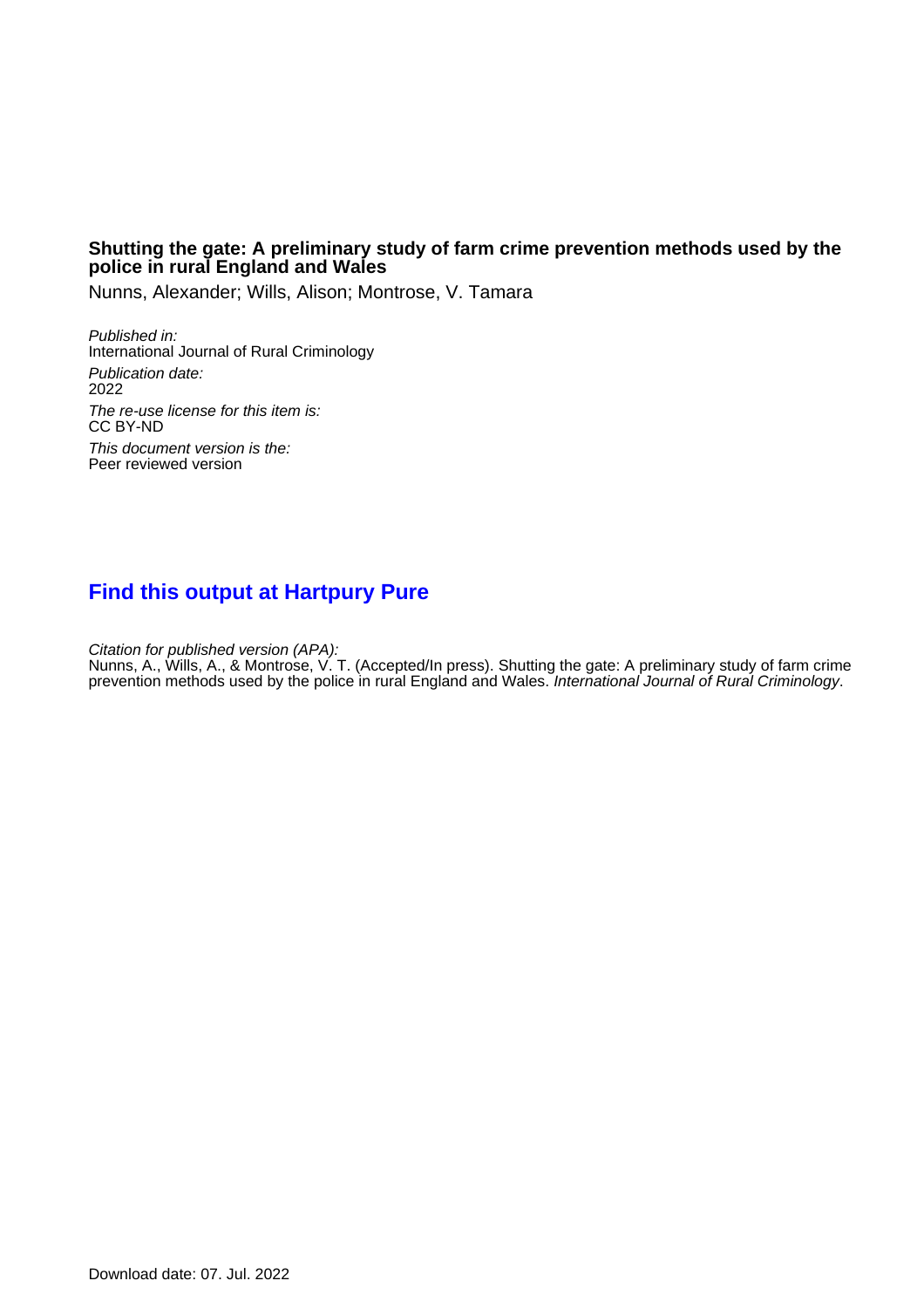**Shutting the gate: A preliminary study of farm crime prevention methods used by the** 

- **police in rural England and Wales**
- 3 Alexander Nunns<sup>a</sup>, Alison P. Wills<sup>a</sup> and V. Tamara Montrose<sup>b</sup>
- <sup>a</sup> Hartpury University, Hartpury, Gloucestershire, UK.
- 5 <sup>b</sup> Independent Researcher, Manchester, UK
- 

## **Abstract**

 Rural crime is an issue for farms across the United Kingdom. The costs of farm crime are at their highest level in eight years and impact on both farmers and consumers. Past research

has examined farmers' attitudes towards farm crime prevention but the attitudes of the police

have been little explored. Police forces in rural England and Wales were surveyed about their

views on farm crime prevention (e.g. prevention methods used, efficacy of methods, future of

- farm crime prevention). Traditional and community-based prevention methods such as
- regular patrols, proactive operations, prevention initiatives and community education were
- widely used, as were technological prevention methods such as CCTV. Just over half of

respondents perceived these methods to be effective though concerns were raised that their

 efficacy was affected by limited police resources. The majority of respondents felt that the future of farm crime prevention would involve better physical security, more CCTV and

- more crime prevention initiatives.
- 

**Keywords**: farm, crime, prevention, police, community

# **Introduction**

 Farming is an important industry within the United Kingdom (UK). Farmland comprises 72% of land in the UK and is used for both crops (6.1 million hectares) and livestock. Large numbers of sheep (34 million), pigs (5.1 million) and cattle (1.9 million) are kept as livestock (DEFRA 2020). There are 109,000 employed or self-employed farmers in the UK and the agricultural industry employs 466,200 people (ONS 2018; Statista 2020).

 Rural, or farm, crime can be broadly defined as 'any crime and anti-social behaviour occurring in rural areas' (CPS, 2017). Crime is an issue for farms across rural regions of the UK and is highly damaging to rural properties and businesses. This crime not only impacts farmers but also can affect consumers due to resultant higher food prices (Chalfin, Roman, Mears and Scott 2007). In 2019, rural crime cost the UK £54.3 million with costs of £9.3 million for agricultural vehicle theft and £3.0 million for livestock theft. This is the highest total cost in eight years with increases in the cost of rural crime being seen across all regions of the UK (NFU Mutual 2020).

 The main prevention methods for farm and rural crime are rooted within situational crime prevention. This approach involves methods which involve the management or design of the environment to make crime more difficult and risky or make crime less rewarding and excusable (Clarke 1983; Clarke 1997). This approach aims to reduce the physical opportunities for offending (e.g. via increased physical security measures; defensible space architecture) and/or increase the likelihood of offenders being apprehended (e.g. via increased surveillance; watch schemes) (Clarke 1980; Clarke 1983). Many police forces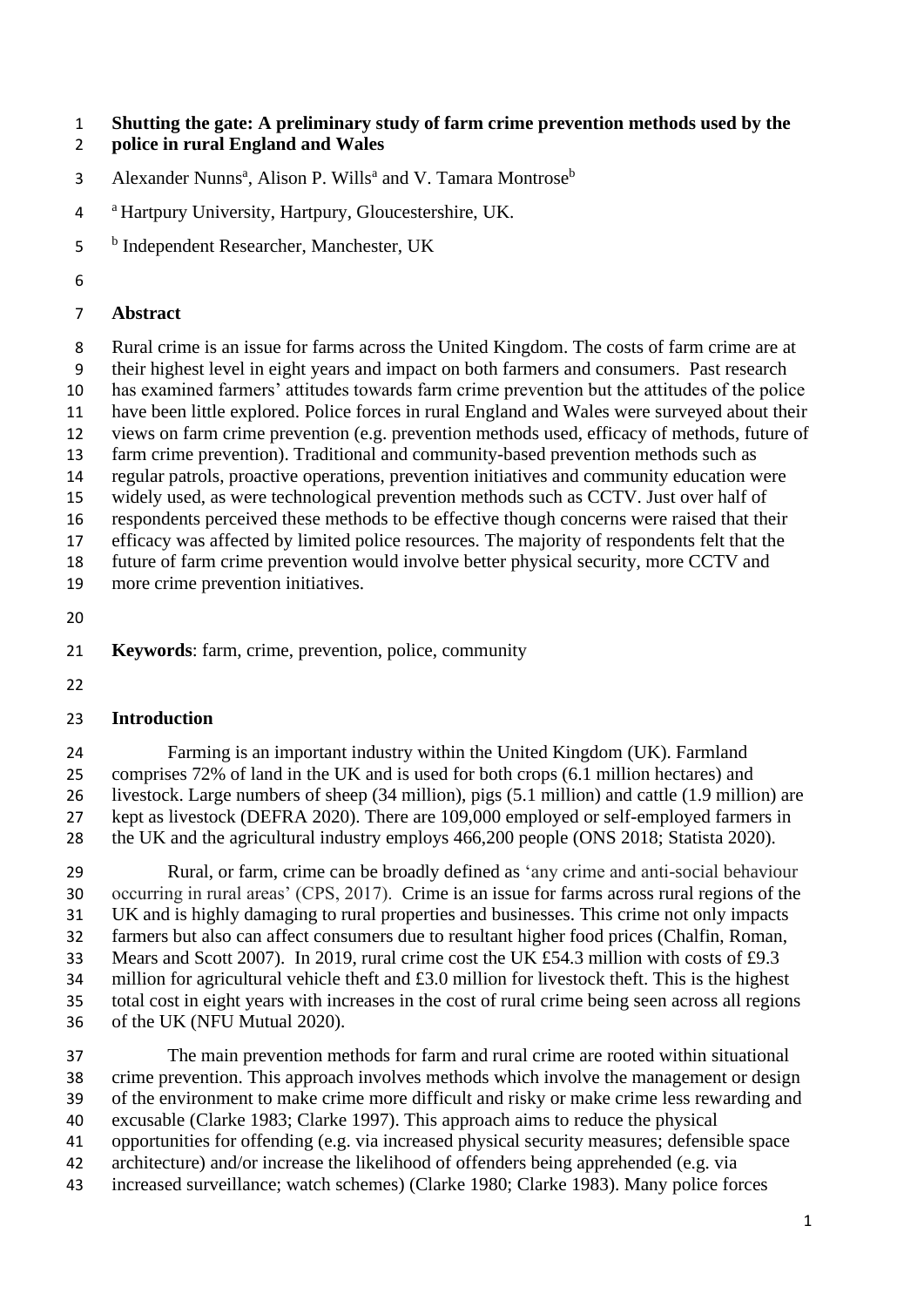produce materials which promote the use of situational crime prevention on farms and

- encourage farmers to adopt a proactive approach towards preventing farm crime (e.g.
- Lancashire Constabulary 2020; Norfolk Constabulary 2020; Suffolk Constabulary 2020).
- Along with the crime prevention methods that can be implemented by farm owners, several
- crime prevention initiatives have also been implemented by the police, and these can work in
- conjunction with other methods. These initiatives include increased rural patrols, running rural crime forums, ad-hoc crime prevention advice at beat surgeries and community events,
- and the use of drones or closed-circuit television (CCTV) for surveillance.

 Despite the information provided by the police and attempts to encourage a proactive approach to preventing farm crime, the use of crime prevention methods is still low in rural areas in the UK (Smith and Byrne, 2017). Smith and Byrne (2017) report that most farmers only used standard padlocks and membership of local Farm Watch groups. The reasons for farmers' lack of use of additional methods to help prevent crime on their farms may be multifactorial. This may be due to farmers choosing to utilise cheaper or less time consuming methods (Smith and Byrne, 2017) or not perceiving other methods as effective or necessary. Alternately, lack of implementation could be due to a lack of confidence in the police which may lead to their advice on crime prevention not being fully considered. Morris, Norris and Dowell (2019) found that while 91% of victims had reported farm crimes to police, only half of the farmers surveyed were satisfied with how the police responded to farm crime. Farmers perceived the police as having limited resources, time and motivation to combat farm crime and concerns about conviction rates and the likelihood of prosecution for offenders were also evident (Smith 2018; Morris et al 2019).

 Similar findings can be seen when the international literature is considered. For example, Australian farmers commonly use crime prevention methods such as locking their residence, gates and vehicles, keeping valuables and goods out of sight, counting livestock regularly and maintaining sound fencing (Mulrooney 2021). The factors that restricted them from implementing crime prevention methods chiefly related to the costs, difficulty of implementation and lack of available information on the efficacy of crime prevention methods (Mulrooney 2021). A lack of confidence in the police was also evident with Mulrooney (2021) reporting mid-low levels of confidence in the police and Harkness and Larkins (2019) finding that only just over half of farmers in rural Victoria in Australia were satisfied with the standard of policing in their local area. Mixed findings in terms of reporting crime were also evident with Mulrooney (2021) noting that only 42% of farmers would always report farm crimes, though this did depend on the crime committed (Mulrooney 2021), while the majority of Victoria farmers (67.5%) would report any theft from their farms to the police (Harkness and Larkins, 2019). This reluctance to report crimes was due to concerns about police resourcing, capacity to solve the crime and barriers to investigating crime in rural spaces, as well as concerns about retaliation from the offenders (Harkness and Larkins 2019; Mulrooney 2021). These concerns have a number of parallels with those raised by UK farmers (Smith 2018; Morris et al 2019).

 Previous research (e.g. Smith and Byrne 2017; Morris et al 2019) has examined UK farmers' attitudes towards farm crime and its prevention, but there has been little research to date to the authors' knowledge examining the attitudes of the police towards farm crime prevention. Smith (2018) interviewed police from four different forces considering questions of strategy and definitions of rural crime, policing practice, why the police are addressing rural crime and how the police are measuring the effectiveness of their strategies. Their study highlighted that there were differences in the ways the forces approached and defined rural crime. It also identified a number of key factors relating to the police's addressing of rural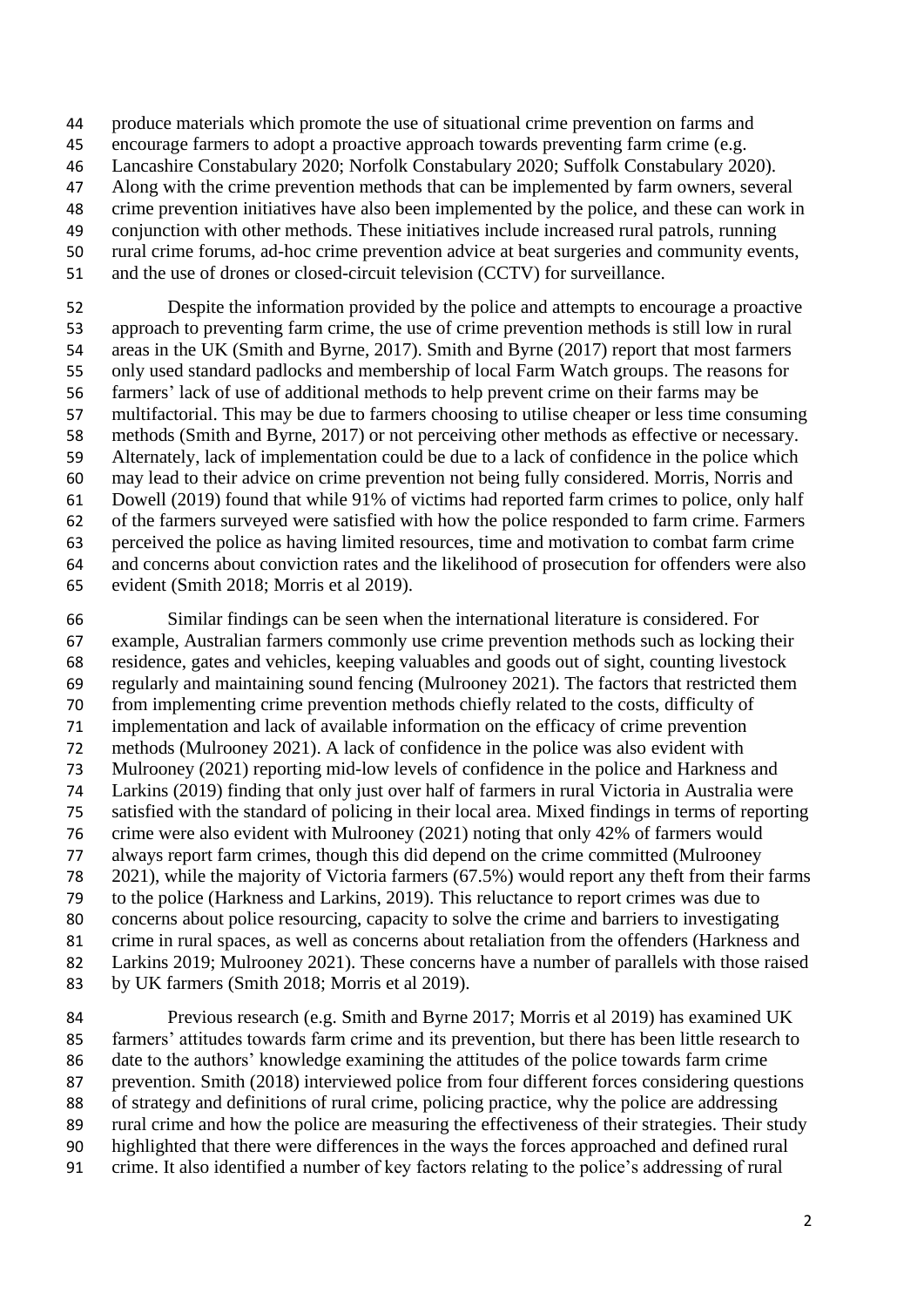crime including understanding the effect on farmers, the need for better liaison, the provision of individualised crime prevention advice, improving partnership working, encouraging farmers to take responsibility for protecting their farm and understanding rural criminals. It highlighted that approaches such as vehicle marking, joint patrols and engagement with the rural communities were used. Smith (2018) provided a useful initial study of the way police are addressing rural crime and the approaches they use, however further study focusing on the attitudes of police towards farm crime prevention is of value. It is important to identify the views of the police as this may help to bridge the gap between the methods recommended by police, and those used by farmers. Understanding this could help to develop strategies to increase the use of crime prevention methods by the rural community. This study aims to identify the farm crime prevention methods used by the police in rural England and Wales and their views of the efficacy of these methods and the future of farm crime prevention.

#### **Methods**

 *Participant recruitment:* Participants were required to have rural areas (e.g. farms and countryside) within their force area, to follow the same legal framework and judicial system and to have a team of rural crime officers. Based on these requirements, three privately funded forces (the British Transport Police, the Civil Nuclear Constabulary and the Ministry of Defence Police) were excluded as they do not investigate rural crime. The City of London Police and the Metropolitan Police, were also excluded as rural areas in these regions are virtually non-existent. Police forces in Scotland and Northern Ireland were also excluded due to the differences in Scottish and Northern Irish laws and legal systems when compared to Westminster law and the legal system of England and Wales. After exclusions, 38 police forces were contacted and were asked to complete an online survey about farm 116 crime prevention. The survey was promoted to these forces via emails, Twitter<sup>TM</sup> and Facebook™. The study thus involved targeted web-based recruitment and utilised a self- selected convenience sampling method due to it being left up to the respondents to choose whether to participate in the survey. Participants were reassured that all responses were voluntary, data remained anonymous, and all information collected was held securely. Participants also provided informed consent. The study abided by the guidelines of the Institutional Research Ethics Committee.

 *Questionnaire design:* A mixed methods approach was utilised to survey police forces for their views on farm crime prevention. The questionnaire had two sections and comprised 19 questions, including both open and closed-ended questions and Likert scale questions. The first section collected demographic information such as location, force area, how many years they had been a rural police officer and the main types of farm crime dealt within the force. The second section collected information on farm crime prevention including the traditional and community-based prevention methods and technological prevention methods used in the force, the perceived efficacy of these methods, initiatives used by the force to combat farm crime and whether they attended rural crime forums and worked with other organisations or watch schemes. Information was also collected on who they felt should be responsible for implementing prevention methods, whether they thought there was an economic resource limitation in policing regarding farm crime prevention and what they thought the future of farm crime prevention would be. Participants' agreement with five Likert style statements (prevention is more important than enforcement, prevention methods need to improve, more people need to utilise prevention methods, farm crime prevention methods have changed for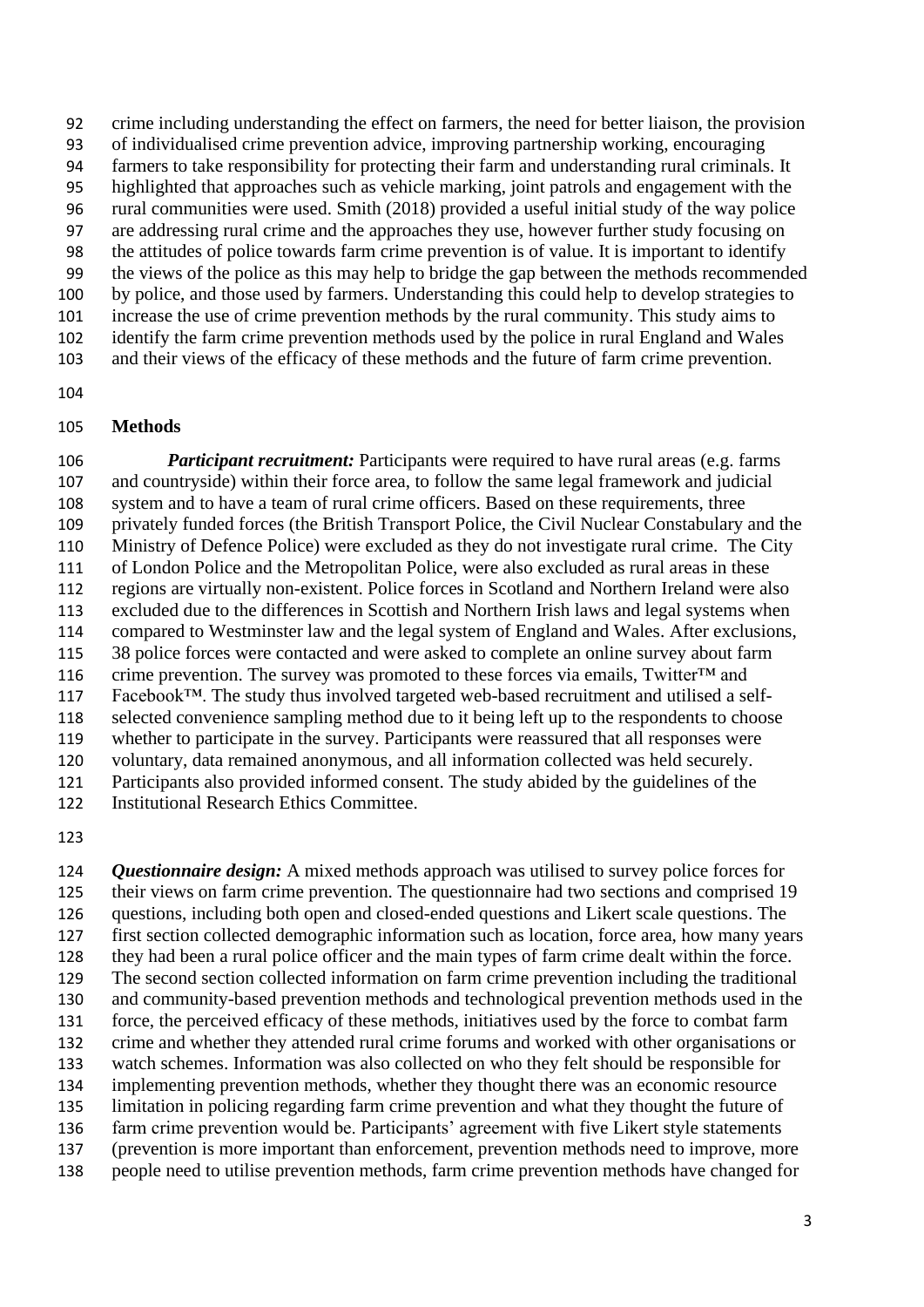- 139 the better over the years, my force shares information with local farmers and groups about
- 140 prevention methods) was also assessed.
- 141
- 142 *Data analysis:* Data were analysed using descriptive statistics (e.g. counts and percentages; 143 summary of responses to open ended questions). All statistical analyses were performed 144 using Microsoft Excel (Microsoft Inc. 2016).
- 145

## 146 **Results**

 *Respondent profile:* Thirty-three responses were received from police forces across rural England and Wales (Table 1). Respondents had served between 14 months and 38 years (mean: 13.64 years) on the force and between 11 months and 36 years (mean: 6.89) as a rural 150 police officer. The main types of farm crime dealt with in the force were livestock theft  $(n=8;$  24.24%), livestock destruction (n=8; 24.24%), illegal poaching (n=28; 84.85%) and sheep worrying (n=19; 57.58%). Respondents (n=20) also commented that they encountered farm crime such as farm machinery and equipment theft (e.g. electric fencing, tools, fuel, tractors, gates), poaching and fruit theft, livestock worrying, fly tipping, hare and deer coursing, speed

155 enforcement and illegal off-roading, burglaries and criminal damage.

156

| Force Area            | Location(s)                                           | Count          | Percentage<br>6.06% |  |
|-----------------------|-------------------------------------------------------|----------------|---------------------|--|
| Avon and Somerset     | Avon and Somerset,<br>Somerset                        | $\overline{2}$ |                     |  |
| Bedfordshire          | Bedfordshire,<br>Dunstable                            | $\overline{4}$ | 12.12%              |  |
| Cumbria               | Cumbria                                               | $\mathbf{1}$   | 3.03%               |  |
| Devon and Cornwall    | Plymouth                                              | 3              | 9.09%               |  |
| Dorset                | Dorset, Sturminster<br>Newton, Blandford,<br>Weymouth | 5              | 15.15%              |  |
| Gloucestershire       | Cirencester                                           | 1              | 3.03%               |  |
| Kent                  | Faversham, Kent,<br>Ashford, Aylesford                | 5              | 15.15%              |  |
| Lincolnshire          | Lincoln, Market<br>Rasen, Boston,<br>Lincolnshire     | $\overline{4}$ | 12.12%              |  |
| <b>Norfolk</b>        | <b>Norfolk</b>                                        | $\mathbf{1}$   | 3.03%               |  |
| Northamptonshire      | Daventry,<br>Towcester,<br>Northamptonshire           | $\overline{3}$ | 9.09%               |  |
| North Yorkshire       | <b>Thirsk</b>                                         | $\mathbf{1}$   | 3.03%               |  |
| <b>West Yorkshire</b> | Holmfirth                                             | $\overline{2}$ | 6.06%               |  |
| Wiltshire             | Wiltshire                                             |                | 3.03%               |  |

157 Table 1: Force area and location of respondents (n=33).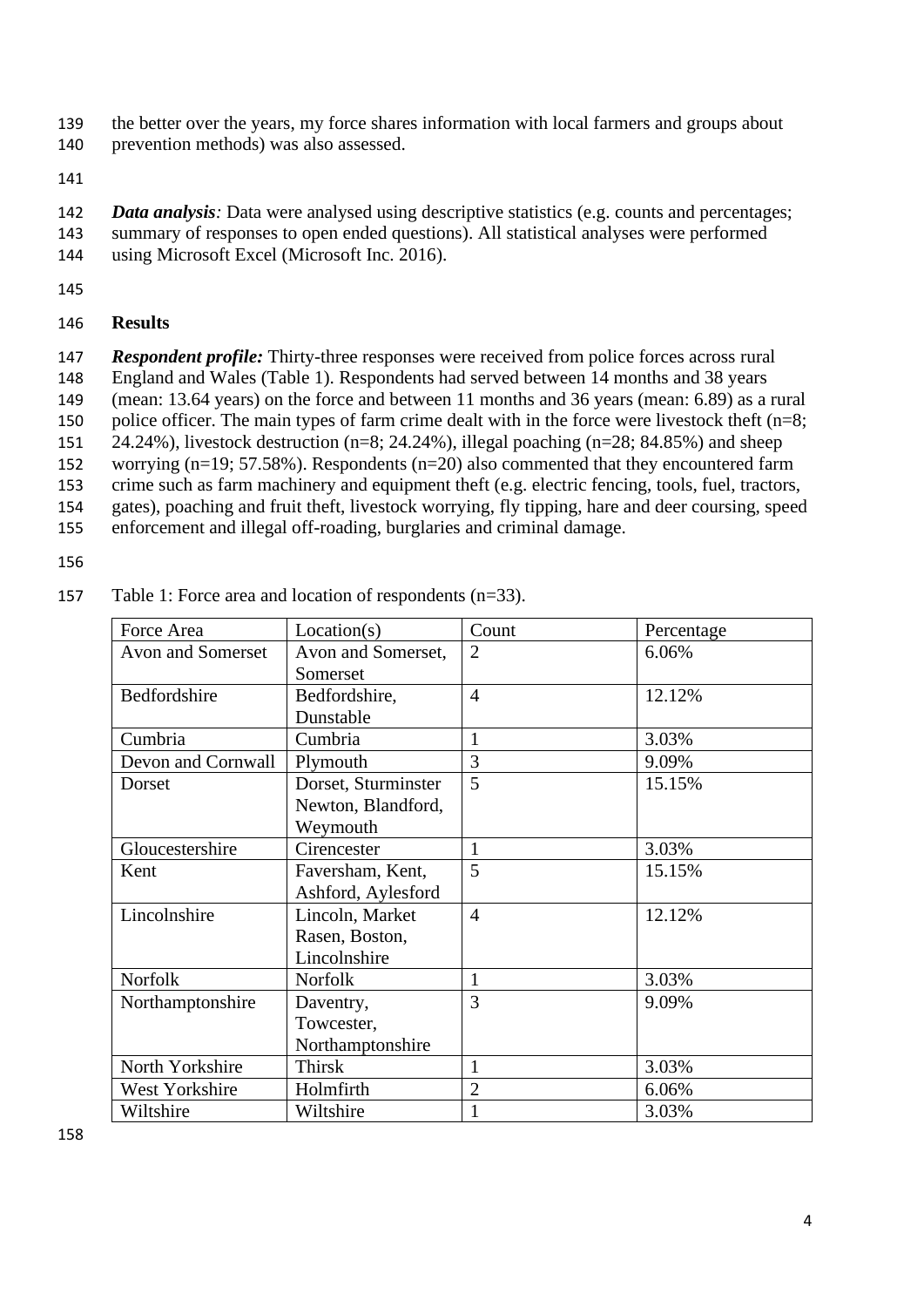*Farm crime prevention methods:* Traditional and community-based farm crime prevention methods that were used by the forces included regular patrols (n=30; 90.91%), proactive operations (n=29; 97.88%), prevention initiatives (n=27; 81.82%) and community education (n=27; 81.82%). Respondents (n=8) also highlighted other approaches used such as digging trenches, police drive-throughs of at risk areas, farm barn meets, initiatives to keep the community up to date (e.g. by newsletters, community alert systems, crime reduction survey visits) and property marking.

 Technological farm crime prevention methods that were used by the forces included CCTV (n=26; 78.79%), thermal imaging (n=14; 42.42%), drones (n=15; 45.45%) and Ultraviolet (UV) marking (n=23; 69.70%). Respondents (n=10) also highlighted other approaches used such as property marking via paint pens, alarms, driveway alerts, SmartWater, TecTracer, wildlife CCTV cameras, microdot marking and DataTag.

 The farm crime prevention methods used by the forces were perceived to be effective by 57.58% (n=19) of respondents while 33.33% (n=11) of respondents were unsure, 6.06% (n=2) thought these prevention methods were ineffective and 3.03% (n=1) thought that they were very ineffective. No respondents thought that these methods were very effective. Respondents (n=23) provided positive comments that these methods (e.g. practical prevention, drones, CCTV) may help discourage crime or help the investigation and detection of crime. However, they also highlighted that while these methods helped deter crime there is more that can be done, that the efficacy of these methods were affected by limited police resources and that while methods may be effective for one farm they likely just lead to the offender committing crime in another area. They also commented that the efficacy of the methods relies on farmers taking on board the police's recommendations and being proactive, that methods are effective when several agencies work together and that it is very hard to judge how effective prevention methods are as many factors affect this. Finally, it was also highlighted that these methods even if used may not always be effective (e.g. marked property may still be stolen, offenders caught on CCTV may not be identified).

 A number of farm crime initiatives were run in the forces including rural crime 187 forums ( $n=26$ ; 78.79%), community stalls or events ( $n=25$ ; 75.76%), and watch schemes (n=29; 87.88%). Respondents (n=12) also commented that other farm crime initiatives were used. In addition to highlighting some traditional initiatives (such as patrolling and poaching operations) and technological initiatives (such as property marking, installation of alarm and prevention equipment, SmartWater schemes), they also commented that watch schemes such as Farm Watch were used. They also highlighted the use of community updates (via meetings, WhatsApp groups, rural crime updates, Farm Watch text message groups, alert messaging systems, twitter, email alerts, seasonal magazines and weekly newsletters). Liaison with key stakeholders and partners such as rural crime advisory groups and the National Farmers Union were also mentioned as were inter-force and cross-border patrol operations and meetings.

 Nearly eighty percent (n=26; 78.79%) of respondents attend or had attended rural crime forums and 21.21% (n=7) had not done so. Of all these respondents, including both 200 those who have attended rural crime forums and those who have not done so,  $21.21\%$  (n=7) strongly agreed that rural crime forums are useful, 48.48% (n=16) agreed, 9.09% (n=3) neither agreed nor disagreed, 21.21% (n=7) felt that this was not applicable to them and no respondents disagreed nor strongly disagreed. A number of respondents (n=6) also provided additional comments about rural crime forums. Respondents highlighted that these forums are valuable because they help facilitate information sharing between police and farmers and allow interactions with the local communities helping farmers to learn what the police are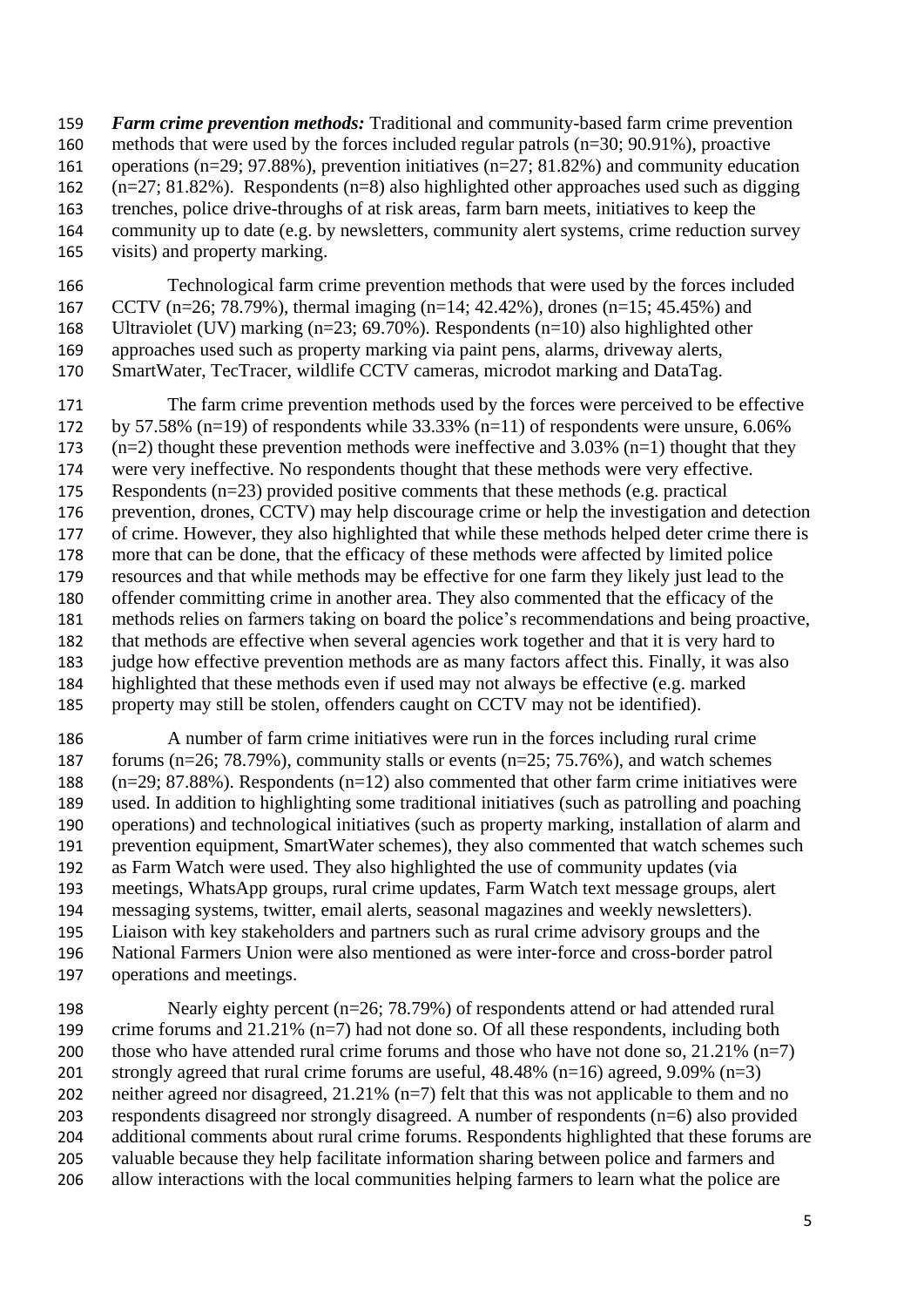- doing to tackle issues and allowing the police to get their input and listen to their concerns.
- They also commented that these forums help strengthen a 'one team' approach by bringing a
- network of people and partner agencies together and help build good open communication
- networks between police and farmers. Nearly ninety-seven percent (n=32; 96.97%) of
- respondents stated that they work closely with other organisations (such as the National
- Farmers Union) or watch schemes (such as Neighbourhood Watch, Farm Watch, Rural Watch, Horse Watch) while 3.03% (n=1) stated that they did not work closely with other
- organisations or watch schemes.
- 

 *Implementation of farm crime prevention methods:* Nearly seventy percent of respondents (n=23; 69.70%) thought that the onus should be on the police to ensure the implementation of good prevention methods, 72.73% (n=24) thought that the onus should be on the National Farmers Union, 60.61% (n=20) thought that the onus should be on the National Rural Crime Network, 42.42% (n=14) thought that the onus should be on the National Wildlife Crime 221 Unit and  $87.88\%$  (n=29) thought that the onus should be on individuals to ensure the implementation of good prevention methods. Respondents (n=14) provided comments that were largely split between stating that there needs to be a joined up approach and that everyone has a part to play and needs to work together, or that the onus is on individuals but they should be guided by information, advice and assistance from the police and informed

- organisations such as the National Farmers Union.
- 227 Nearly eighty-two percent (n=27; 81.82%) of respondents thought that there was an economic resource limitation in the police regarding prevention of farm crimes, while 229 18.18% (n=6) of respondents reported that they didn't know. Of these respondents, 51.52% 230  $(n=17)$  felt that economic resource limitation affected their work negatively, 15.15%  $(n=5)$ 231 felt that it affected their work positively,  $6.06\%$  (n=2) didn't know,  $6.06\%$  (n=2) felt that it doesn't impact their work, and 21.21% (n=7) felt that this was not applicable to them. Respondents (n=7) also provided comments that they have no budget and have to rely on donations and support from organisations such as the National Farmers Union. They also highlighted that limited resources impact on the reported crimes and losses, and that reduced police numbers means it is difficult for them to respond to crime and that this restricts the availability of crime prevention aids and proactive prevention work. They highlighted that they cannot carry out as many visits to victims as they would like, that funding is not always available for crime prevention initiatives and that they patrol large areas by themselves and need more assistance. They also commented that the cuts to policing have meant that they have struggled to provide the rural community with the support they need, however one stated that while the limitation impacts their work negatively they felt the onus should be on individuals.
- 

 *Views on prevention of farm crime:* Participants varied in their agreement with five 246 statements relating to prevention of farm crime (Table 2).

247 Table 2: Agreement with five statements relating to prevention of farm crime (n=33 with the exception of the first statement where one respondent did not answer this question).

| <b>Statement</b> | Strongly | Agree | Neither   | Disagree | Strongly |
|------------------|----------|-------|-----------|----------|----------|
|                  | agree    |       | agree nor |          | disagree |
|                  |          |       | disagree  |          |          |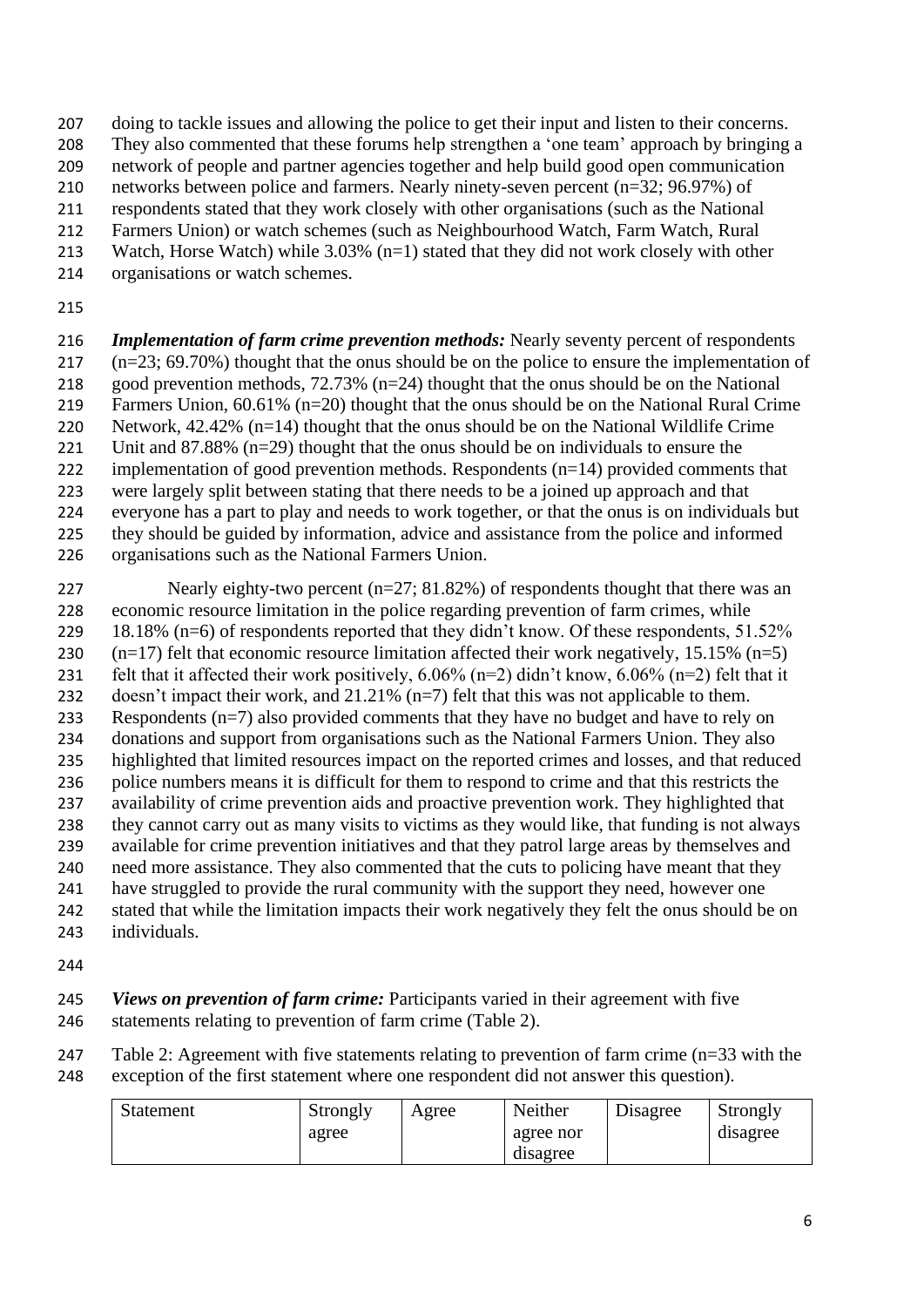| Prevention is more      | 46.88%   | 43.75%   | 3.13%       | 6.25%       | $0\%$ (n=0) |
|-------------------------|----------|----------|-------------|-------------|-------------|
| important than          | $(n=15)$ | $(n=14)$ | $(n=1)$     | $(n=2)$     |             |
| enforcement             |          |          |             |             |             |
| Prevention methods      | 33.33%   | 60.61%   | 6.06%       | $0\%$ (n=0) | $0\%$ (n=0) |
| need to improve         | $(n=11)$ | $(n=20)$ | $(n=2)$     |             |             |
| More people need to     | 69.70%   | 30.30%   | $0\%$ (n=0) | $0\%$ (n=0) | $0\%$ (n=0) |
| utilise prevention      | $(n=23)$ | $(n=10)$ |             |             |             |
| methods                 |          |          |             |             |             |
| Farm crime prevention   | 24.24%   | 60.61%   | 12.12%      | 3.03%       | $0\%$ (n=0) |
| methods have changed    | $(n=8)$  | $(n=20)$ | $(n=4)$     | $(n=1)$     |             |
| for the better over the |          |          |             |             |             |
| years                   |          |          |             |             |             |
| My force shares         | 60.61%   | 33.33%   | 6.06%       | $0\%$ (n=0) | $0\%$ (n=0) |
| information with local  | $(n=20)$ | $(n=11)$ | $(n=2)$     |             |             |
| farmers and groups      |          |          |             |             |             |
| about prevention        |          |          |             |             |             |

249

 When asked what they felt the future of farm crime prevention was, 48.48% (n=16) 251 felt that there would be more patrols,  $63.64\%$  (n=21) felt that there would be more CCTV, 75.76% (n=25) felt that there would be more crime prevention initiatives and 84.85% (n=28) felt that there would be better physical security, e.g. padlocks and fencing. A number of respondents (n=8) also provided additional comments about the future of farm crime prevention. Respondents highlighted that farmers and police working together was needed, more officers are needed to provide these service, that rural communities need to take some responsibility and action to help prevent farm crime, that better use of technology such as Global Positioning System (GPS) tagging of livestock and trackers for machinery and vehicles, and increased use of Automatic Number Plate Recognition and drones was needed and that the future involved all of the suggested options.

261

## 262 **Discussion**

 This study aimed to identify the farm crime prevention methods used by the police in rural England and Wales and their views of the efficacy of these methods and the future of farm crime prevention. Across the respondents there was agreement evident that prevention is more important than enforcement with various methods being utilised consistent with the tenets of situational crime prevention (Clarke 1980; Clarke 1983). Traditional and community-based farm crime prevention methods were most used by forces with various methods being highlighted such as regular patrols, as well as drive-throughs of at risk areas and proactive operations; prevention initiatives such as digging trenches and property marking; and community education such as newsletters, crime reduction survey visits and community alert systems. These findings are consistent with research by Smith (2018) who also found approaches such as vehicle marking, joint patrols, and community engagement to be used by the police when tackling farm crime. These traditional and community-based methods were more widely utilised than technological farm crime prevention methods, which, with the exception of CCTV and UV marking, were used by less than half of respondents. The focus on traditional and community-based farm crime prevention methods (e.g. regular patrols; prevention initiatives; community education) may be due to a resistance by police forces to the implementation of new untried and untested methods or a desire to use established approaches which have previously been successfully utilised. These findings are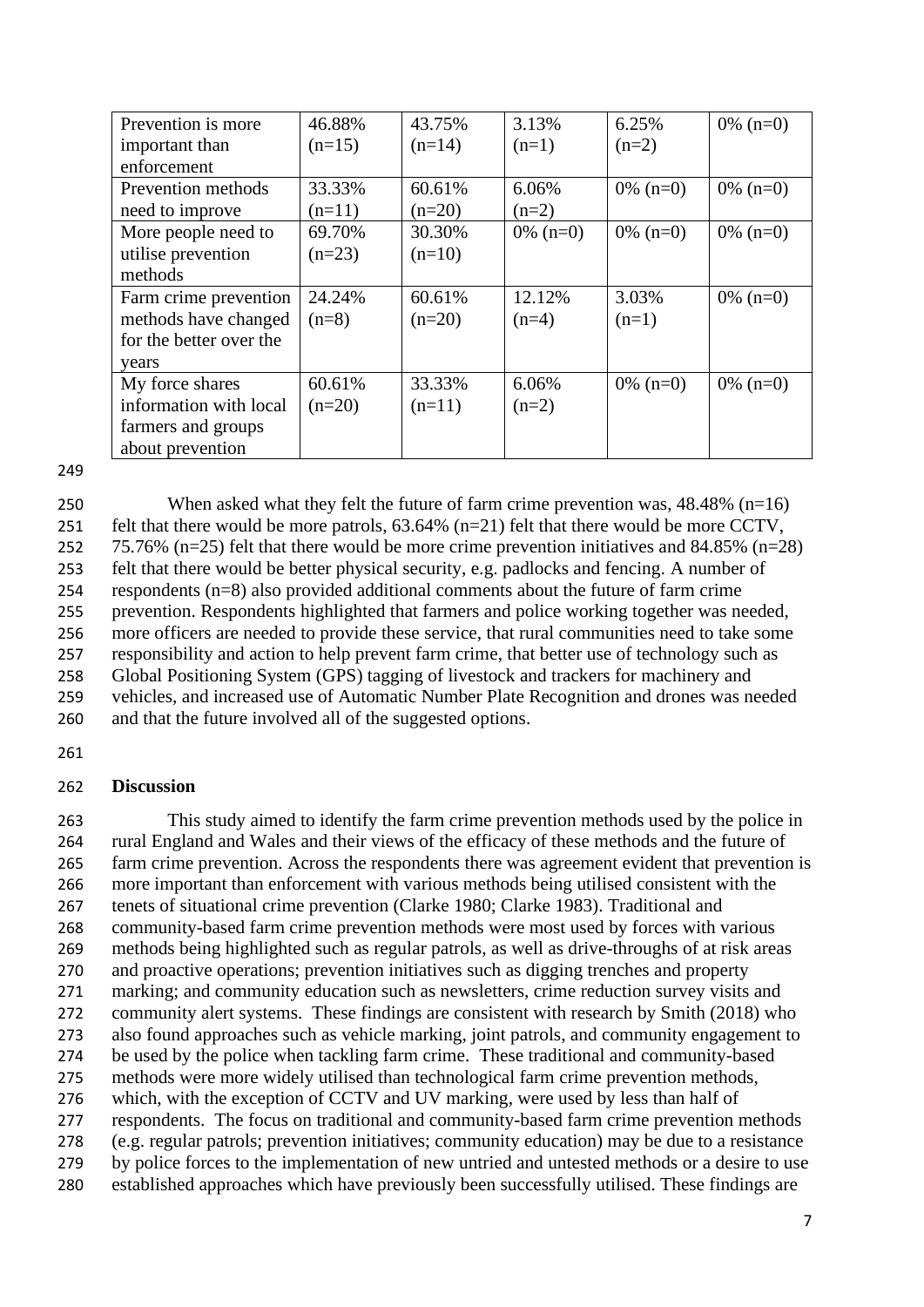similar to those seen in farmers who tended to also use crime prevention methods such as standard padlocks and membership of local Farm Watch groups (Smith and Byrne, 2017). Farmers' use of these methods has been suggested to be driven primarily by their choosing to utilise convenient, cheaper or less time consuming methods (Smith and Byrne, 2017; Smith 285 2018) due to the barriers they face when implementing farm crime prevention methods. Farmers face barriers such as inconvenience (e.g. a locked gate may help with crime prevention but be inconvenient for general farm duties), cost (both the initial outlay as well as the cost of updates and add-ons), time (e.g. the time required to ensure prevention methods are working correctly), the difficulty of implementation (e.g. the complexity of the method) and the lack of information available on the efficacy of the methods, all of which may make farmers less likely to utilise a crime prevention method (Smith 2018; Mulrooney 2021). Similar explanations may be evident in rural police forces who can be suggested to face very 293 similar barriers due to the monetary, time and resource constraints they operate under (e.g. Smith 2018).

 In addition, concerns about the efficacy of farm crime prevention methods were evident in the police forces with only just over half of respondents believing prevention methods were effective. Concerns were raised about the difficulty of assessing the efficacy of prevention methods, and the fact that even if used methods may not be effective. This concern about the efficacy of farm crime prevention methods is echoed by farmers when choosing which methods to implement (Smith 2018; Mulrooney 2021). These concerns by both the police and farmers highlight the importance of further research to investigate the efficacy of existing traditional and community-based approaches and new technological approaches (such as drones, thermal imaging etc.) in preventing crime. Dissemination of successful findings to police forces and the farming community may help to encourage forces to consider where best to focus their efforts by providing an evidence base to support their use as well as encourage engagement with these methods by both police and farmers. The fact that the majority of respondents agreed that prevention methods need to improve is suggestive that police forces are open to utilising new or different methods but that they need convincing of their efficacy.

 Another concern raised regarding the efficacy of farm crime prevention methods related to limited police resources, with the majority of respondents highlighting that there was an economic resource limitation in the police regarding prevention of farm crimes. Over half of respondents felt that this economic resource limitation affected their work negatively. Similar concerns were evident in Smith (2018) where it was highlighted that the issues of underfunding, reducing budgets and increasing demand affected the police's response to farm crime. The points raised by the respondents regarding lack of funding for crime prevention initiatives, reduced police numbers and the challenges this poses to providing the rural community with the necessary support are concerning. This is especially so as this coincides with farmers' perceptions that the police have limited resources and time to combat farm crime (Morris et al 2019). There are no easy solutions to funding issues but this does highlight the difficulties resulting from a more metropolitan based funding model (National Rural Crime Network 2016; Rural Services Network 2018) and that greater rural crime funding is needed. One practical implication of this finding is that it may be beneficial for forces to implement less costly or resource-intensive methods to try and prevent farm crime, for example the use of volunteer rural Special Constables and watch scheme volunteers. However, there are concerns with this approach such as that volunteers may be distrusted or seen as informers by the farming community, and that farmers may not feel that the police are showing a commitment to rural policing by using volunteers (Smith 2018).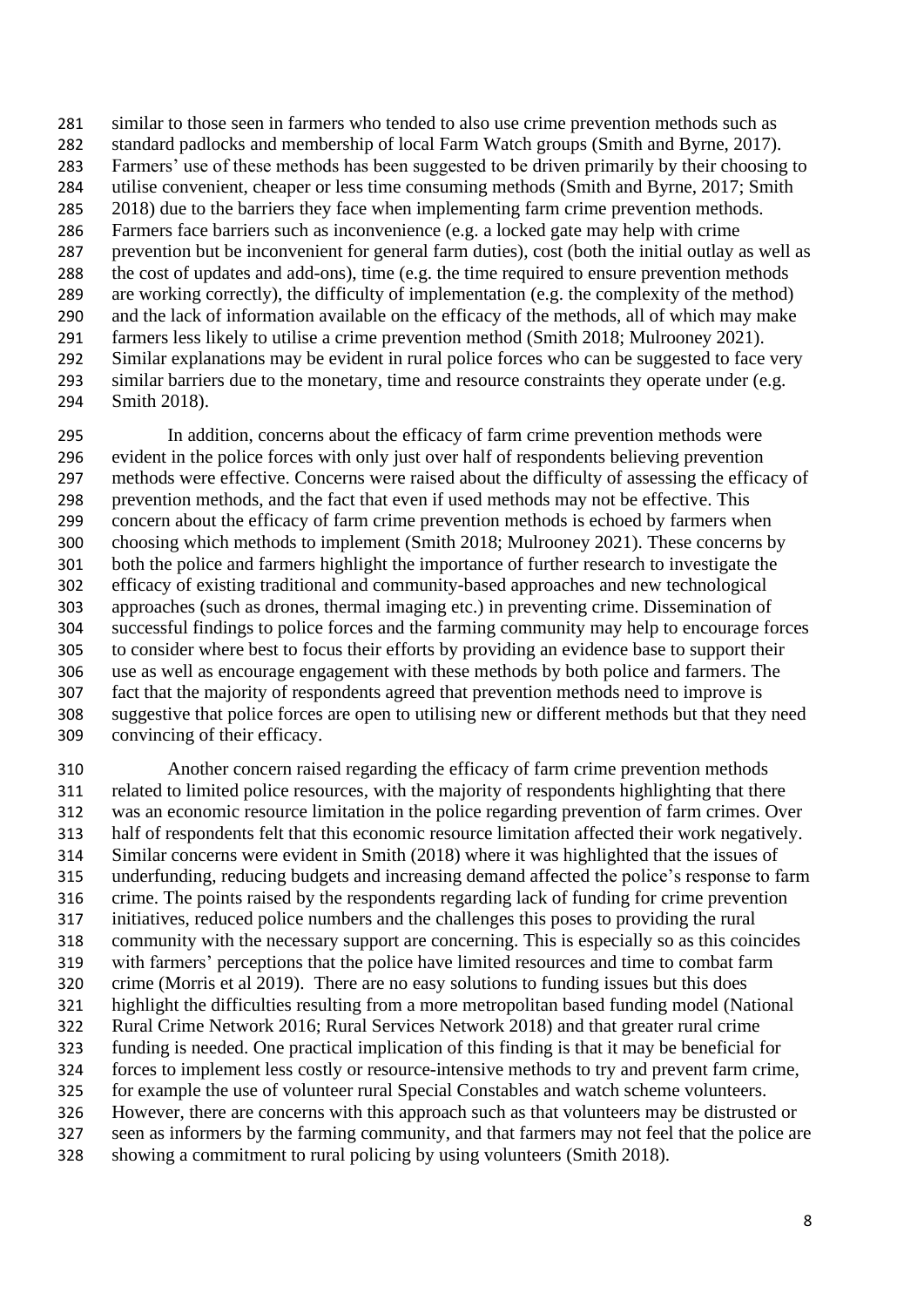The majority of respondents believed that the implementation of prevention methods should primarily be on the individual and that more people need to utilise prevention methods, though large numbers of respondents also believed that the onus for prevention should be on the police and National Farmers Union. This finding coincides with earlier research where interviews with the police highlighted their belief that farmers needed to take greater responsibility for the prevention of farm crime (Smith 2018). It also, it is important to note, coincides with the belief of many farmers that they need to take personal responsibility for crime prevention efforts (Smith 2018; Mulrooney, 2021). One practical implication of this finding is that, considering both police and farmers believe that farmers should be primarily responsible for preventing crime on their farms, a focus by police on providing guidance and information to enable farmers to effectively make decisions about what crime prevention methods to use would be a valuable approach that is likely to be found useful by both parties. The use of community initiatives can play an important part here in helping, and encouraging, farmers to protect themselves. To that end it was pleasing to see that a joined up approach between farmers, police forces and key stakeholders and partners such as the National Farmers Union was highlighted as an important consideration and key to the successful prevention of farm crime. The majority of respondents stated that their force shared information with local farmers and groups about prevention methods and reported that their force ran community initiatives such as rural crime forums, community events and watch schemes. Most respondents felt that these rural crime forums were useful. The need for greater partnership working was also highlighted when asked about the future of farm crime prevention. The value of these community initiatives in sharing information between police and farmers and developing open communication networks seems evident and it is good to see their wide use by rural police forces. Further study into the uptake and engagement with these events by farmers and the local community would be of value though, as would more evidence-based study of the success of these initiatives in crime prevention.

 The future of farm crime prevention is also a key consideration. While the majority of respondents felt that farm crime prevention methods had changed for the better over the years, the current costs due to farm crime (NFU Mutual 2020) as well as the concerns about the efficacy of existing methods highlighted in this study, suggest that there is room for further improvement. Suggestions about the future of farm crime prevention tended towards broad approaches such as more crime prevention initiatives or better physical security, or greater use of such as CCTV or patrols. Increased and better use of technology, such as GPS and automatic number plate recognition, was also highlighted as a key consideration. It is difficult to predict the future of farm crime prevention; new technological approaches are increasingly being utilised in crime prevention but funding, resources and efficacy are important considerations when utilising these methods as well as when assessing existing approaches and initiatives.

 While this is the first study, to the authors' knowledge, to investigate the farm crime prevention methods used by the police in rural England and Wales and their views of the efficacy of these methods and the future of farm crime prevention, it is important to note that the study has several limitations. The sample size utilised in this study was limited with data only being obtained from 33 respondents. While responses were received from police forces across rural England and Wales, concerns could be raised about whether these data are representative and whether they can be generalised across the UK. Further research using a larger sample of police forces would be of value. Limitations were also evident due to the closed-ended question approach used within parts of the study where respondents were presented with a choice of options. Further qualitative research via face-to-face interviews with representatives from police forces throughout rural England and Wales may be helpful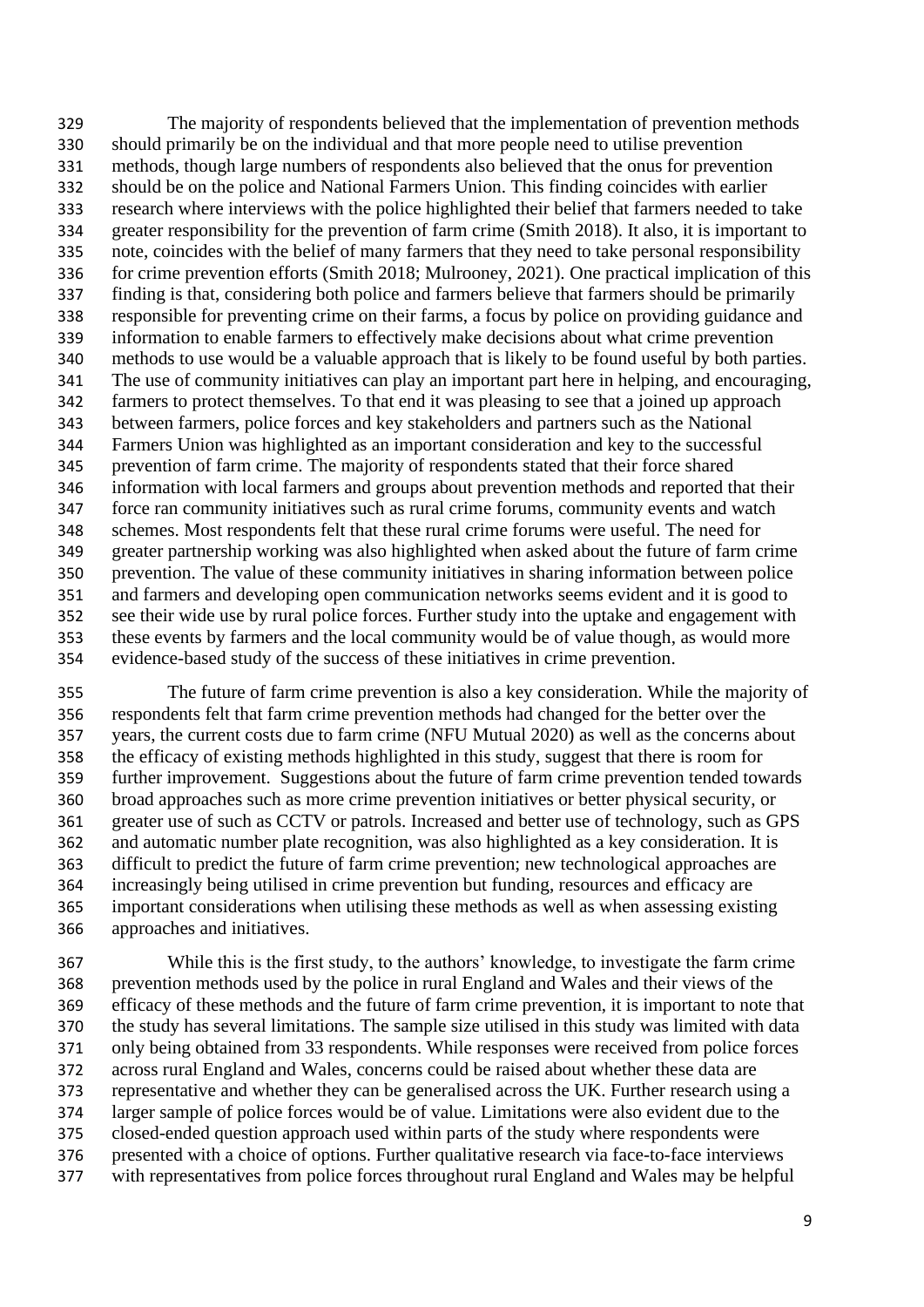to increase our understanding of this topic and to expand on some of the comments noted in the open-ended questions. However, despite these limitations, we believe that this study makes a useful contribution to the literature and that the findings of this study suggest some benefiical areas of future rural criminological research. Firstly, this study focused on prevention of farm crime from the perspective of police forces. Future study combining this with a study of farm crime prevention from the perspective of farmers would be valuable to provide a more holistic overview of farm crime prevention and elucidate the overlaps between farmer and police perspectives. Investigating similarities in the concerns and perspectives of farmers and police, as well as the barriers they both face, is likely to be beneficial when considering how to practically and effectively implement joint strategies to prevent farm crime. Secondly, this study highlighted a number of policing approaches used to combat farm crime, however further research into the reasons for the current approaches that are used (e.g. efficacy, tradition, resistance to new untested techniques) and factors that affect the utilisation of new technologies (e.g. resource limitations, lack of evidence base) would be of value. Thirdly, building from this, research investigating the efficacy of both established and newer approaches proposed to be useful in the prevention of farm crime would help ensure that there is an evidence base available to police and farmers when determining what farm crime prevention methods to use. Finally, considering the widespread use of rural crime forums and community events and the belief evident in this study that these are useful, further research into the success of these approaches in preventing farm crime would be of value. Investigation of whether the farming community also believe these forums and community events to be helpful as well as into methods that would encourage the local community to engage with these events would also be beneficial.

### **Conclusion**

 In conclusion, this study highlights that police forces widely use traditional and community-based farm crime prevention methods, with lesser use of technological methods. In addition, only just over half of respondents perceived these methods to be effective suggesting that further research to investigate the efficacy of these methods and provide an evidence base for their use is needed. Greater funding of farm crime prevention initiatives and rural police forces, as well as synergistic approaches between police, farmers and key stakeholders would be beneficial to help support efforts to prevent farm crime.

#### **References**

- Chalfin, A., Roman, J., Mears, D.P., and Scott, M.L. (2007). *The costs and benefits of*
- *agricultural crime prevention: a primer for estimating the costs and benefits of the*
- *Agricultural Crime Technology Information and Operations Network (ACTION).*
- Washington, D.C.: Urban Institute, Justice Policy Center.
- Clarke, R.V. (1980). Situational crime prevention: Theory and practice. *British Journal of*
- *Criminology*, *20*, 136-147. <https://doi.org/10.1093/oxfordjournals.bjc.a047153>
- Clarke, R.V. (1983). Situational crime prevention: Its theoretical basis and practical scope.
- *Crime and Justice*, *4*, 225-256. <https://doi.org/10.1086/449090>
- Clarke, R.V.G. (Ed.). (1997). *Situational crime prevention* (pp. 225-256). Monsey, NY:
- Criminal Justice Press.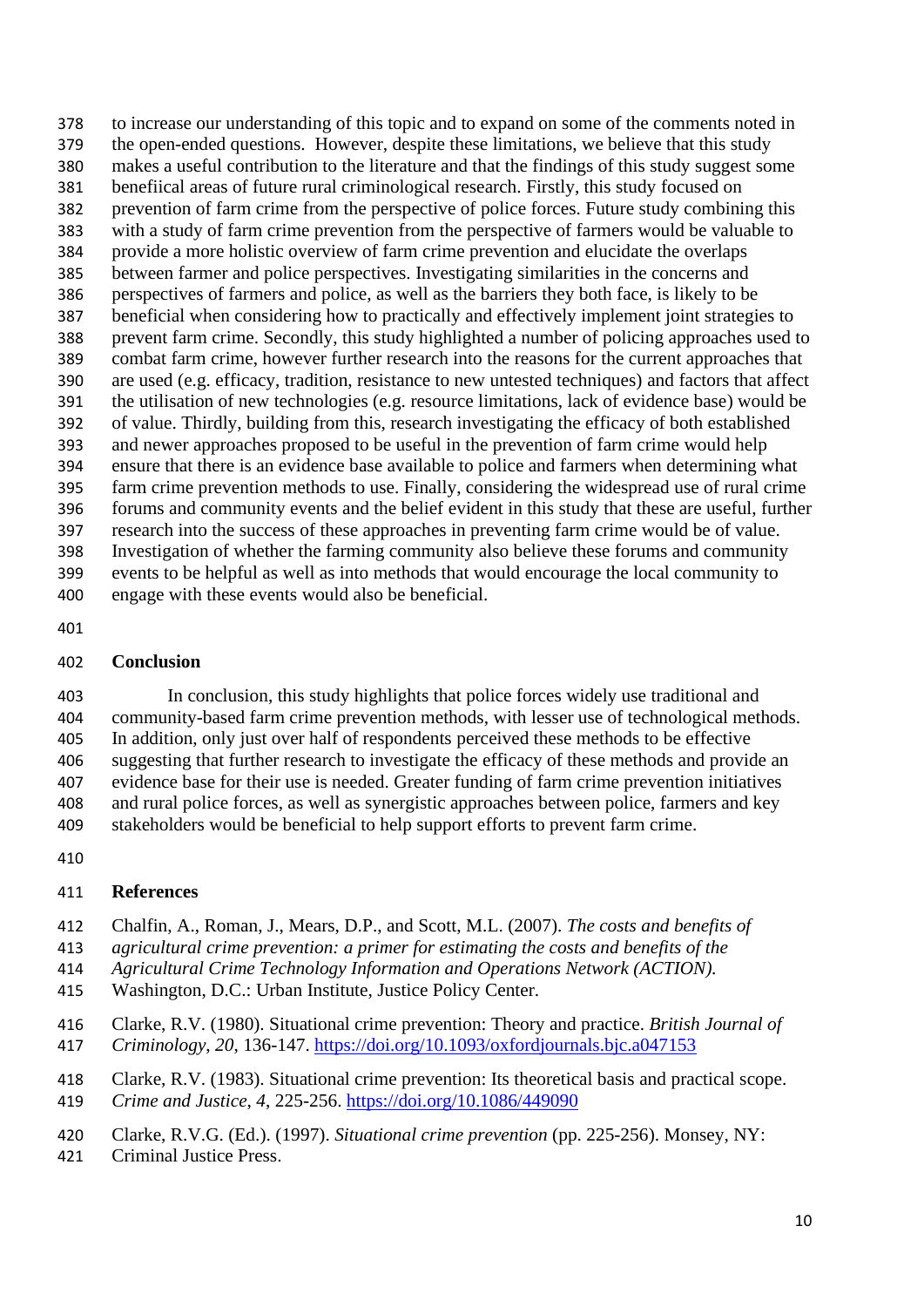- Crown Prosecution Service (2017). *Wildlife, Rural and Heritage Crime.* Retrieved 15/01/22 from:<https://www.cps.gov.uk/crime-info/wildlife-rural-and-heritage-crime>
- Department for Environment, Food & Rural Affairs (DEFRA) (2020). *Agriculture in the*
- *United Kingdom 2019*. Retrieved 07/11/20 from:
- [https://www.gov.uk/government/statistics/agriculture-in-the-united-kingdom-2019.](https://www.gov.uk/government/statistics/agriculture-in-the-united-kingdom-2019)
- Harkness, A., and Larkins, J. (2019). Farmer satisfaction with policing in rural Victoria,
- Australia', *International Journal of Rural Criminology*, *5*, 47–68.
- <https://doi.org/10.18061/1811/88729>
- Lancashire Constabulary (2020). *Farms, machinery and tools*. Retrieved 07/11/20 from:
- [https://www.lancashire.police.uk/help-advice/protecting-rural-communities/farms-](https://www.lancashire.police.uk/help-advice/protecting-rural-communities/farms-machinery-and-tools/)[machinery-and-tools/](https://www.lancashire.police.uk/help-advice/protecting-rural-communities/farms-machinery-and-tools/)
- Morris, W., Norris, G., and Dowell, D. (2020). The business of farm crime: evaluating trust
- in the police and reporting of offences. *Crime Prevention and Community Safety*, *22*, 17-32. <https://doi.org/10.1057/s41300-019-00083-5>
- Mulrooney, K. J. D. (2021). *The NSW Farm Crime Survey 2020*. The Centre for Rural
- Criminology, University of New England. Retrieved 15/01/22 from
- <https://spark.adobe.com/page/zsV05pknxXl7N/>
- National Rural Crime Network (2016). *Fair funding for rural policing*. Retrieved 22/12/20
- from: [https://www.nationalruralcrimenetwork.net/content/uploads/2016/07/Fair-Funding-for-](https://www.nationalruralcrimenetwork.net/content/uploads/2016/07/Fair-Funding-for-Rural-Policing.pdf)[Rural-Policing.pdf](https://www.nationalruralcrimenetwork.net/content/uploads/2016/07/Fair-Funding-for-Rural-Policing.pdf)
- NFU Mutual (2020). *A challenging time for the countryside: Rural Crime Report 2020.*
- Retrieved 07/11/20 from: [https://www.nfumutual.co.uk/farming/ruralcrime/.](https://www.nfumutual.co.uk/farming/ruralcrime/)
- Norfolk Constabulary (2020). *Farms*. Retrieved 07/11/20 from:
- <https://www.norfolk.police.uk/advice/rural-crime/farms>
- Office for National Statistics (ONS) (2018). *Labour in the agriculture industry, UK:*
- *February 2018*. Retrieved 07/11/20 from:
- [https://www.ons.gov.uk/peoplepopulationandcommunity/populationandmigration/internation](https://www.ons.gov.uk/peoplepopulationandcommunity/populationandmigration/internationalmigration/articles/labourintheagricultureindustry/2018-02-06) [almigration/articles/labourintheagricultureindustry/2018-02-06.](https://www.ons.gov.uk/peoplepopulationandcommunity/populationandmigration/internationalmigration/articles/labourintheagricultureindustry/2018-02-06)
- Rural Services Network (2018). *Rural police receive less funding*. Retrieved 22/12/20 from: <https://www.rsnonline.org.uk/rural-police-receive-less-funding>
- Smith, K. (2018). *Behavioural science and farm crime prevention decision making:*
- *understanding the behavioural culture of farmers in England and Wales* (Unpublished
- doctoral dissertation). Harper Adams University: Newport. Retrieved 11/01/22 from:
- <https://hau.repository.guildhe.ac.uk/id/eprint/17339/>
- Smith, K., and Byrne, R. (2017). Farm Crime in England and Wales: A Preliminary Scoping Study Examining Farmer Attitudes. *International Journal of Rural Criminology*, *3*, 191‐223.
- <https://doi.org/10.18061/1811/81047>
- Statista (2020). *Total number of farmers in the United Kingdom (UK) from 2011 to 2020*.
- Retrieved 07/11/20 from: [https://www.statista.com/statistics/319325/number-of-farmers-in-](https://www.statista.com/statistics/319325/number-of-farmers-in-the-uk/#:~:text=Data%20on%20the%20total%20number,amount%20in%20the%20previous%20year)
- [the-](https://www.statista.com/statistics/319325/number-of-farmers-in-the-uk/#:~:text=Data%20on%20the%20total%20number,amount%20in%20the%20previous%20year)
- [uk/#:~:text=Data%20on%20the%20total%20number,amount%20in%20the%20previous%20](https://www.statista.com/statistics/319325/number-of-farmers-in-the-uk/#:~:text=Data%20on%20the%20total%20number,amount%20in%20the%20previous%20year)
- [year.](https://www.statista.com/statistics/319325/number-of-farmers-in-the-uk/#:~:text=Data%20on%20the%20total%20number,amount%20in%20the%20previous%20year)